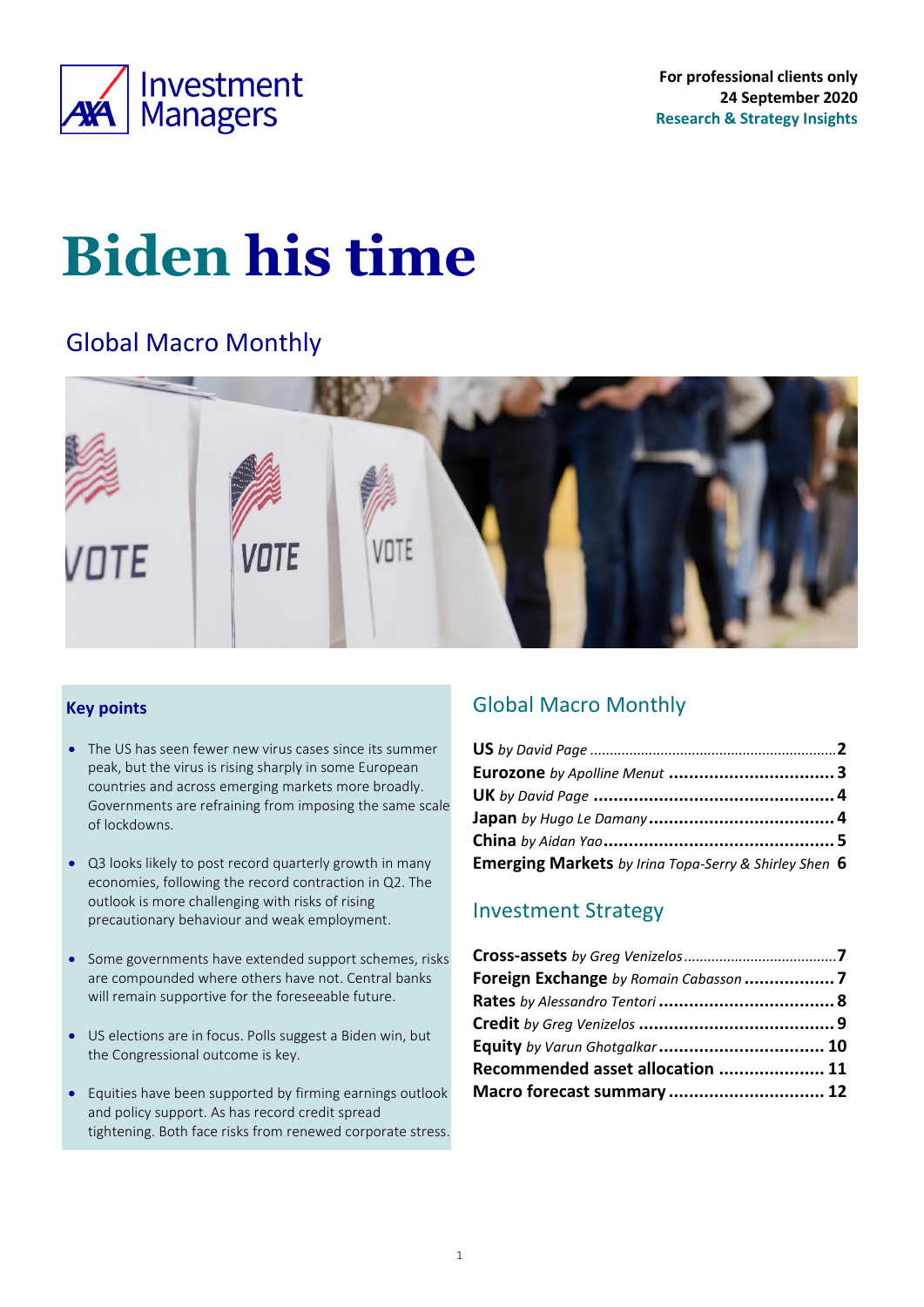### Global Macro Monthly – US

<span id="page-1-0"></span>

#### **David Page,**

Head of Macroeconomic Research, Macro Research – Core Investments

#### **The fastest recovery on record!**

US President Donald Trump has already laid claim to the fastest economic recovery in US history. In terms of quarterly growth rates, this will surely be the case. Following the steepest contraction on record, data in Q2 – with GDP down an annualised 31.7% – we forecast the sharpest quarterly rise in Q3 at around 20%. But we see upside risks to our forecast and consensus expectations are around 5ppt annualised higher (just over 1%qoq) for the quarter. There is an uncertain scale of inventory rebound and unwind of negative net trade contribution – exports fell much more sharply than imports in Q2 – providing much of the uncertainty.

Yet beyond the knee-jerk rebound in Q3, there are broader questions. Recent data has shown a pause, and mini-reversal in high-frequency data. For example, mortgage approvals have retreated over the last month, consumer confidence has stalled, and the Federal Reserve (Fed)'s weekly economic index retraced modestly in the past two weeks (Exhibit  $1$ ) – the first since the rising virus months of June and July. Moreover, beyond the mirage of quarterly growth rates, even if Q3 rose in line with stronger consensus expectations, it would still lie 5% below its pre-Covid-19 high – still a nastysized recession.

<span id="page-1-1"></span>

Fed Weekly Economic Index forecasts



There are brighter spots. The US has succeeded in bringing new coronavirus cases lower again, particularly reining in growth in the Southern states, and without the material reduction in activity required in March and April. However, there are signs that a further reduction in new cases may prove difficult. Moreover, the official unemployment rate has fallen back to 8.4% in August from its 14.7% peak in April. We had hoped to see this level only by Q4. However, we are sceptical about the divergence between institutional and

household surveys that have delivered this figure and still see unemployment around this level by year-end. Indeed, with the level of activity down at least 5% in Q3, unemployment looks set to remain elevated for some time to come.

The level of income support for out of work Americans and businesses is a key concern for us. The lapsing of the jobless benefits boost at the end of July, has been mitigated by the short-term repurposing of Federal Emergency Management Agency (FEMA) funds. But these will be exhausted over the coming weeks. Without fresh stimulus, households will face a material decline in income growth in Q4. This would first reduce the high level of household saving, but then result in spending cuts. For now, Congress remains deadlocked over fresh fiscal stimulus and consensus views have shifted away from expecting a boost. However, President Trump approved of a House moderates' suggestion of a \$1.5tn package, which may yet gain traction over the coming weeks. Our view remains that we will see a \$1.5tn package. But time is running out and risks to our growth forecast lie to the downside in its absence.

#### Exhibit 2: Fed rates to remain low



*Source: Federal Reserve Bank (FRB), Sept 2020*

The Fed fulfilled our expectations over the past months. In August it announced the conclusion of if Monetary Policy Review stating that it was changing its Longer-Term Policy Goals to shift its inflation target to an average 2% over the longer-term. This shift means that the Fed would now target a "moderate" inflation overshoot of 2% after extended periods of subdued inflation. In September, having adjusted its longer-term goals, the Fed changed its forward guidance to explicit, state-based guidance. The guidance now says the it will only tighten policy once labour market conditions are consistent with the its view of maximum employment and inflation is at 2% and expected to rise moderately above 2% for some time. While this guidance retains plenty of discretion, it is consistent with Fed forecasts that it will not raise the Fed Funds Rate from the current levels before 2024. However, this was not news to the market and the move prompted little reaction. In addition, the Fed has provided no such guidance over its balance sheet policy. This continues to be the Fed's tool for marginal stimulus and is set to continue to expand by \$120bn (0.6% of GDP) per month.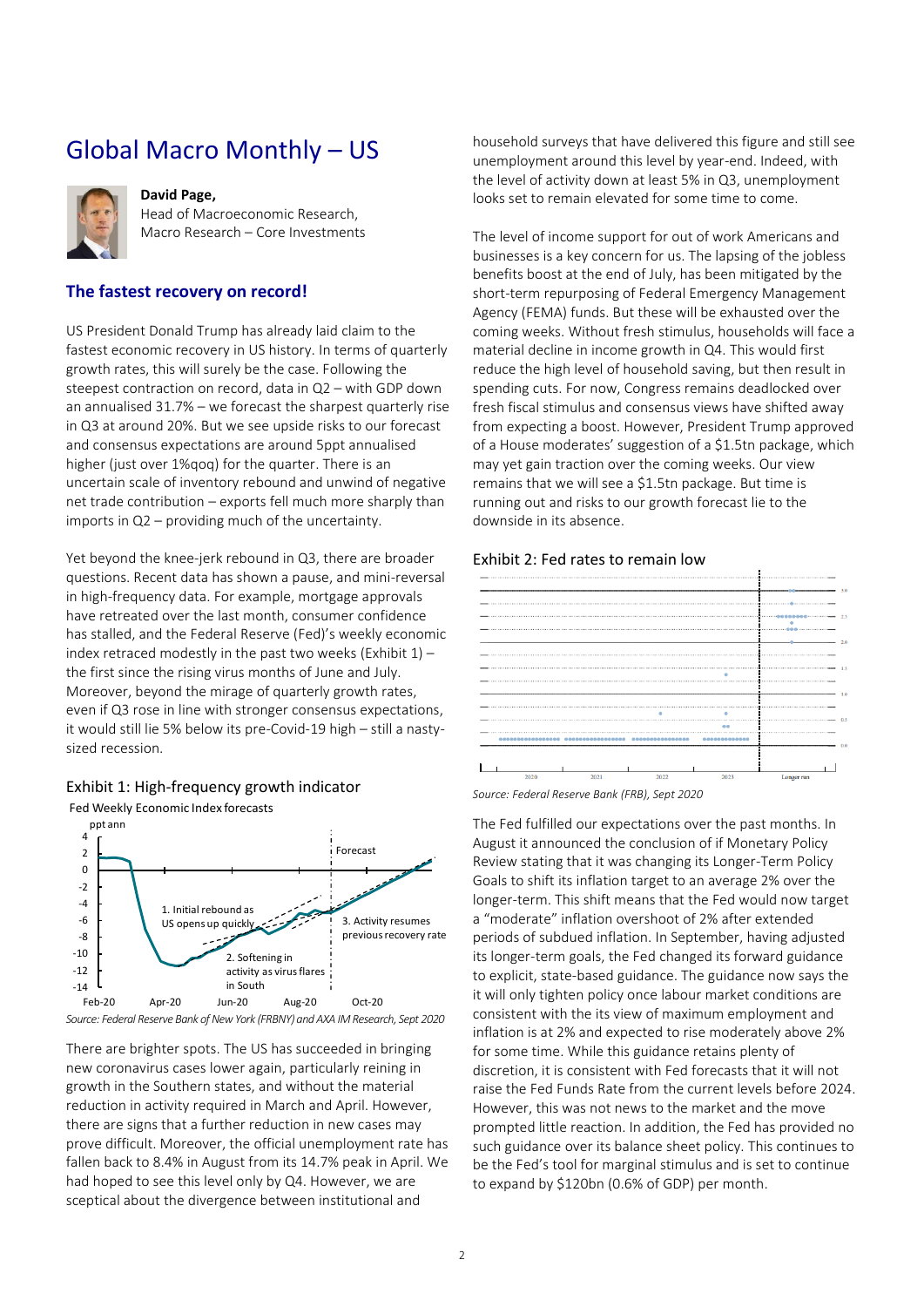### <span id="page-2-0"></span>Global Macro Monthly – Eurozone



**Apolline Menut,**  Economist (Eurozone), Macro Research – Core Investments

#### **Turning sour…**

The Eurozone outlook continues to depend on two interrelated factors: how the pandemic plays out and the strength of the demand recovery. Both have soured over the summer. On the first point, the speed of the virus's propagation is exceeding the levels observed just before lockdown measures were relaxed last Spring. Spain and France are the main hotspots, surpassing the US in terms of new cases per capita. While new infections were initially concentrated among the 15 to 44-year-old cohort, the latest data points to a distribution shift towards older people. And given the rising intensive care unit (ICU) occupancy and fatality rates, albeit still well below March/April levels, there is a call for caution. This has forced governments to take action. Madrid has introduced restrictions on mobility, set capacity at stores and other commercial establishments at 50%, and imposed earlier closing times of 10pm. France is re-imposing restrictions at a local level, still focusing on social distancing and mandatory mask use, while others (Germany, Italy) have implemented stricter travel provisions. Our baseline does not envisage widespread lockdown, but risks will rise if these relatively limited measures do not manage to curb the infection rate and pressures on healthcare systems continue to mount.

On our second point, after a record collapse in second quarter (Q2) GDP, at -11.8% quarter-on-quarter (qoq) for the euro area, the reopening of the economy has resulted in a mechanical rebound in activity. We estimate euro area GDP is on track to bounce back by 8.9%qoq in Q3. But signs of the recovery losing steam are accumulating. INSEE sees the monthly pace of improvement fading, with French economic activity expected to remain 4% below pre-shock levels in Q4, only slightly up from 5% below in September. In the euro area, retail sales paused in July, annual growth in car registrations turned negative while industrial production still stands at circa 7% below its pre-Covif-19 level. Demand weakness seems to be the main supply-side constraint: the European Commission Q3 survey shows it has become the main limit to production in both industry and services sectors.

And indeed, consumer confidence is stalling too, dragged down by weak employment prospects [\(Exhibit 3Exhibit 3\)](#page-2-1). The extensive use of short-term working schemes and labour force developments – a sharp rise in inactivity rates due to lockdown and discouraged workers – have distorted labour market data. Euro area employment dropped by only 2.9%qoq in Q2 and unemployment rate edged up to 7.9% in July (from 7.3% in February) versus a 15.1% cumulative GDP

decline in the first half of the year. The normalisation of labour force dynamics – started in Q3 with people resuming job searches as restrictions eased, a trend set to continue in Q4 – which will mechanically push the unemployment rate higher. Declining job vacancy rates and subdued business hiring intentions suggest labour market underutilisation will not be fully and quickly reabsorbed. Despite the extension of short-term working schemes in most euro area countries, we see Eurozone unemployment rate rising to 10% in Q4 2020.

<span id="page-2-1"></span>Exhibit 3: Consumers worried about unemployment Euro area consumer confidence



*Source: Datastream and AXA IM Macro Research, 22 September 2020*

Countries have also started to work on their 2021 budget plans, which need to be submitted to the European Commission by mid-October. The signalling effect of France's €100bn plan is positive. It is a recovery package, focussing on the supply-side of the economy, with roughly one-third of it supporting the green transition. But the overall number is split over several years and the plan is not totally additive to the European Recovery and Resilience Fund (RRF): 40% of the €100bn will be financed by the RRF. The GDP boost (between 0.6% and 1.0% per year) is decent, but not a game changer given the magnitude of this year's recession which we forecast to be -9.6% year-on-year. The Italian government has also presented its Recovery and Resilience plan to parliament. It includes tax cuts, minimum wage, labour market reform and aims to raise public investment above 3% of GDP. Italy's poor track record on the efficient use of EU funds might be a challenge, but the RRF conditionality (funds disbursed when agreed targets are met) constitutes a strong incentive to boost long term growth.

#### **…means there is no room for complacency**

At September's European Central Bank meeting, President Christine Lagarde clearly welcomed help from fiscal policy – a factor behind the upgrade of its 2022 core inflation forecast. If the press conference included some hawkish overtones (dismissing August's deflation print and suggesting deflation are receding), the concerted effort by other board members since has provided a "dovish barrage", suggesting they were not intentional. It also reinforces our view that the ECB will do more, with a time and quantum extension of the Pandemic Emergency Purchase Programme (PEPP) likely in December. But it will be needed to absorb the large increase in public debt issuance next year.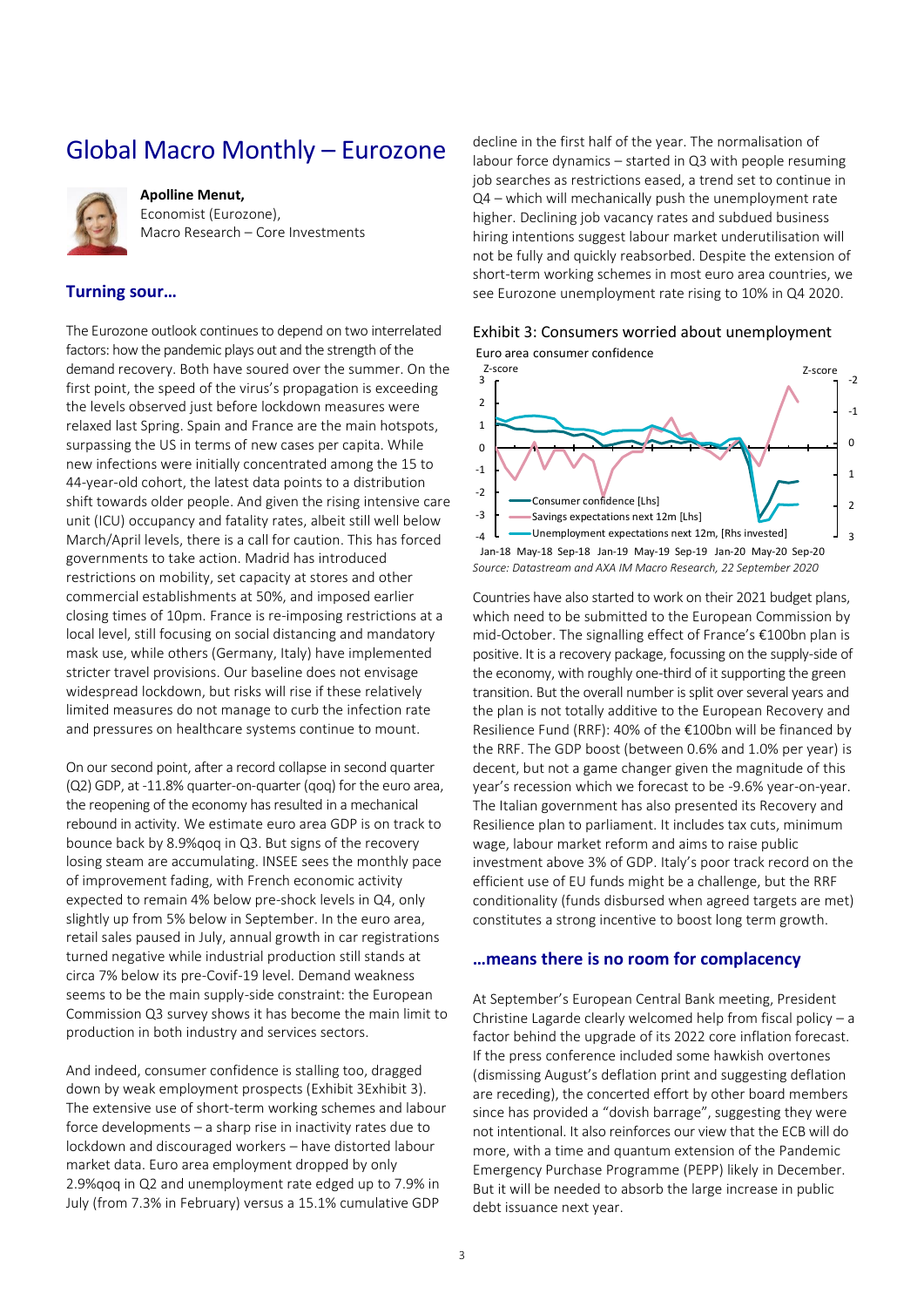### <span id="page-3-0"></span>Global Macro Monthly – UK



#### **David Page,**

Head of Macroeconomic Research, Macro Research – Core Investments

#### **Q3 a bright spot, but visibility dims**

The economy posted monthly growth of 6.6% in July after an 8.7% expansion in June. August looks likely to be another bumper month. The Bank of England (BoE) estimated consumer activity had recovered back to start-of-the-year levels on aggregate, based in part on analysis of banks' payments data. Consumer spending has been buoyed by a fiscal package to encourage a return to restaurants, buoyant housing demand and the rise of British 'staycations'. The outlook for a sharp rebound in Q3 is promising

Beyond that, signals are less rosy. Coronavirus infections have risen in the UK with daily cases rising by around 4k. The government has reimposed modest social restrictions nationally and more stringent local lockdowns. Yet the struggle to ensure testing meets increased demand – as schools, universities and office workers return after an enforced break – risks the virus worsening further from here.

The UK also continues to negotiate with the EU for a trade deal before the transition phase of Brexit expires on 31 December 2020. Prime Minister Johnson drew domestic and international criticism when introducing legislation that plans to break international law by re-writing sections of the Withdrawal Agreement. We view this as a clumsy negotiating tactic. We continue to consider a last-minute trade agreement likely before the 15 October EU Summit deadline. But after a string of apparent government policy missteps in recent quarters, our conviction for this outcome has dimmed.

We forecast 2020 GDP growth at -10.0%, which has now become the consensus outlook. A bumper Q3 could see this rise, but the virus threatens reducing our outlook for Q4, while bungled trade talks could further weigh on activity in Q1. Risks are therefore skewed to the downside for our 2021 GDP growth outlook, currently at 7.5% (consensus 6.4%).

The BoE left policy on hold at its September meeting in the face of "unusual uncertainty". It recognised firmer near-term activity but was uncertain what it suggested for the future. We expect the BoE to extend its QE programme again, beyond its current expiry around the turn of the year. However, the BoE fanned expectations that it could deliver a further rate cut if the outlook dimmed. For now, we do not expect that to be the case, but risks of a reduction in Bank Rate (to 0.0%) and adjustments to the Term Funding Scheme to facilitate negative short-term market rates would rise if downside risks materialise.

### Global Macro Monthly – Japan



**Hugo Le Damany,**  Economist (Japan), Macro Research – Core Investments

#### **PM Suga nominated to pursue Abe's politics**

Shinzo Abe resigned as Prime Minister three weeks ago due to deteriorating health. Yoshihide Suga, former Chief Cabinet Secretary and Abe's trusted lieutenant, has been nominated by the Liberal Democratic Party and approved by the Diet to replace him. He has made no statement to change the economic agenda as yet. However, speculation surrounds whether he will announce a general election in the coming weeks to secure his own majority – benefitting from current high standings in the polls – before the scheduled elections in October 2021.

We do not expect a significant shift from 'Abenomics' policies as Suga has pledged continuity. On the economic side, he has indicated that structural reform will be a priority, focusing on digitalisation and administrative and regulatory reforms. He also favours regional bank consolidation and region revitalisation. On fiscal policy, he has been opposed to any consumption tax cut.

Coronavirus indicators point in the right direction, but Japan only performs 20,000 tests per day, insufficient for a clear overview of the health situation. Second quarter (Q2) GDP was revised down to -7.9% quarter-on-quarter, a third consecutive decline. A mechanical rebound should occur in Q3, but the recovery is likely to soften thereafter. The recovery remains the weakest among developed economies, both in supply and demand terms. July's industrial production improved but remains at -15% year on year (yoy). Retail sales fell to -2.9%yoy in July, while August's household spending pointed to a decline of -7.6%yoy. Consumer confidence has stabilised since June, but at very low levels, led by employment uncertainty.

The Bank of Japan (BoJ) kept its monetary policy unchanged during its September meeting, reiterating its confidence in current measures. The refinancing rate remains at -0.1%, yield curve control targets 10-year yields around 0%, with "unlimited" quantitative easing, and credit facilities are large. We see no immediate impact on monetary policy, from the change in Prime Minister as PM Suga also supports the BoJ's accommodative measures. These measures are achieving their intermediate targets: 10-year Japanese government bond yields remain within the prescribed range of +/- 0.2% and bank lending remains dynamic (+6.8%yoy). However, we are sceptical about the ultimate goal, as the BoJ does not seem sufficiently concerned about the rising risks of Japan falling back into deflation – which could further weigh on expectations.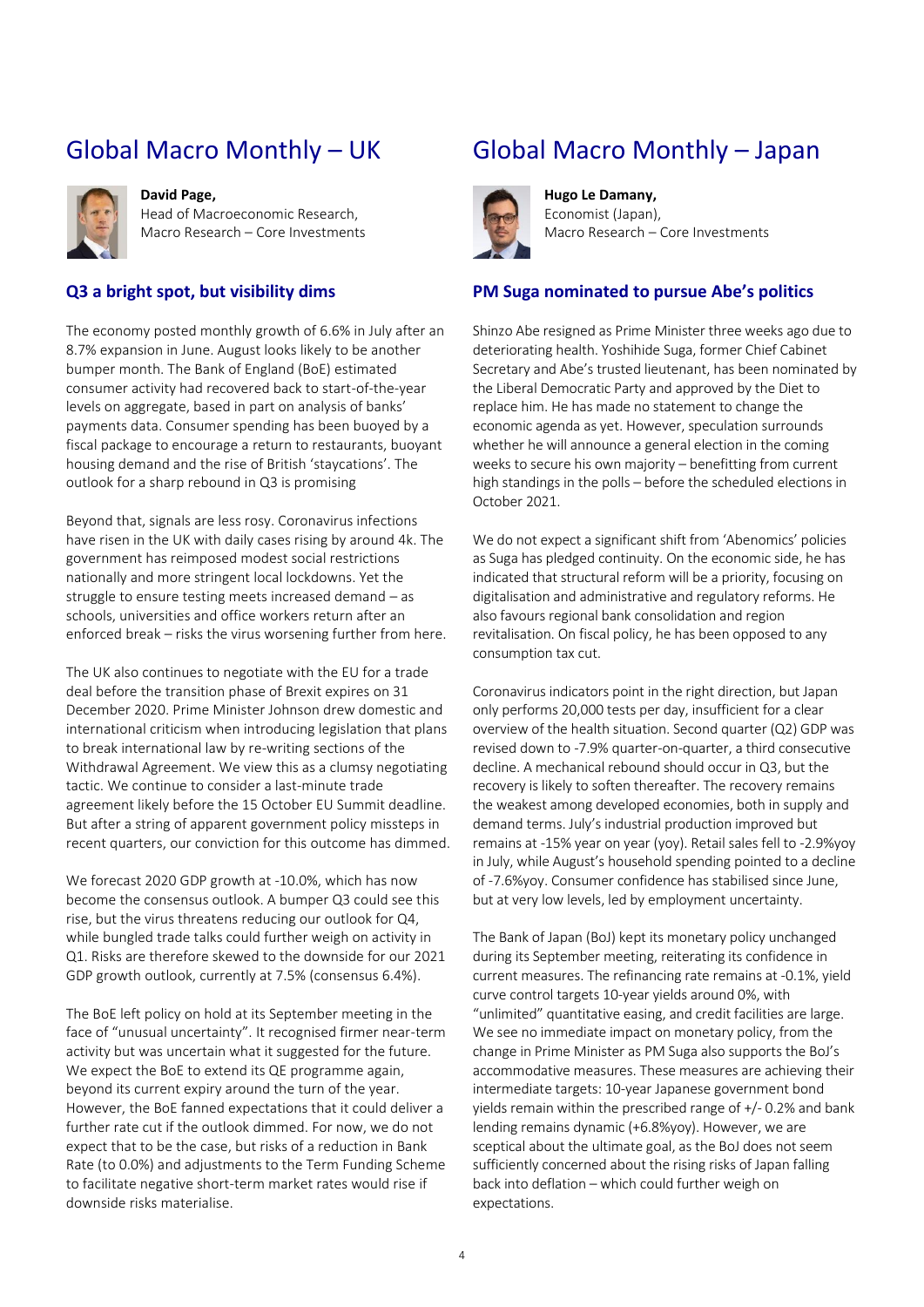### <span id="page-4-0"></span>Global Macro Monthly – China



**Aidan Yao,**  Economist (China), Macro Research – Core Investments

#### **Recovery gains more balance – and steam**

August output data showed that China's economic recovery gained further strength, depth and breath, after a strong rebound in Q2. All major activity indicators beat market expectations, with industrial output growth accelerating 0.8 percentage points (ppt) to 5.6%, back to its pre-crisis level much faster than we anticipated. Retail sales also saw annual growth accelerate by 1.6ppt, to record its first yoy gain of 0.5% in 2020.

With other engines – investment and exports – continuing to power ahead, China's economic recovery has become more balanced and broad-based [\(Exhibit 4\)](#page-4-1). Beijing will likely be reassured by this and further fine-tune monetary policy, reducing stimulus to avoid over-stimulation in key areas, while relying on fiscal measures to continue to propel growth back to previous trajectories and safeguard recovery.

### <span id="page-4-1"></span>Exhibit 4: Balanced and broad-based recovery

China - IP, RS and FAI rebased



#### **Growth becomes more broad-based**

Taking a closer look at the latest data. On the supply side, industrial production growth sped up to 5.6%, as the impact of south-China floods receding removing a constraint to industrial recovery. Mining output resumed growth, rising 1.6%, while Beijing's infrastructure push has continued to benefit machinery production (up 15%). Output of electronics and telecommunication equipment also grew nicely, likely reflecting continued working-from-home demand and an acceleration of 5G rollout within China. To summarize, a strong rebound in energy and utility production sent a clear signal that the overall economic recovery has gained further steam.

On the demand side, while exports have been a source of upside surprises this year, domestic consumer spending was the highlight. of the August data. Retail sales grew for the first time in 2020, up 0.5%yoy – the last sector to make up lost ground. Details of the data showed broad-based recoveries across various industries. For instance, clothing and garment sales posted their first annual gain as shopping malls reopened and people felt more comfortable resuming public activities. Nation-wide movie theatres reached a work resumption rate of over 80% at the end of August, while increased eating out has narrowed the growth decline in restaurant and catering sales. Discretionary spending on autos (11.8%), mobile phones (25.1%), cosmetics (19%) and home appliances (11.4%) also grew strongly, thanks in part to a further decline in the surveyed unemployment rate to 5.6%.

Elsewhere, the investment engine has continued to fire, fuelled by strong credit and fiscal easing. The better-thanexpected social financing data was driven largely by a RMB1.4tn increase in government bond issuance, which should provide solid financial backing for infrastructure investment going forward. Manufacturing investment also improved markedly, suggesting that some corporates have finally regained the confidence to carry out capital expenditure. However, the recovery remains fickle and nascent, and requires the continued nurturing of additional credit/tax supports and more clarity on the latest policy initiatives (e.g. dual circulation) to ensure the momentum is not lost prematurely.

Finally, property investment growth picked up further last month, with house sales up 13.7%, reaching a three-year high. The latter has prompted some local authorities to tighten purchasing rules and leverage ratios of property developers to curb "overheating" risks in some regional markets. We think Beijing will continue to manage the housing market with differentiated policies, while a wholesale tightening remains unlikely in the near term before the economy fully regains strength.

#### **Upside risk for growth despite policy fine-tuning**

Overall, August data delivered two encouraging messages economic growth has accelerated and the recovery has become more broad-based. The catch-up of consumer spending is particularly reassuring, as getting the largest engine of the economy back on track is critical for ensuring a balanced and self-sustained recovery.

Beijing will likely take this as a signal for further monetary policy fine-tuning, easing back stimulus towards neutral, while monitoring for any emergence of financial imbalances. The chance of additional aggregate easing, such as the reserve requirement ratio and interest rate cuts, has therefore subsided, particularly as fiscal policy is expected to do more of the heavy lifting. We now see some upside risks to our GDP forecasts of 5% and 6% for Q3 and Q4, and fullyear growth at 2.3%.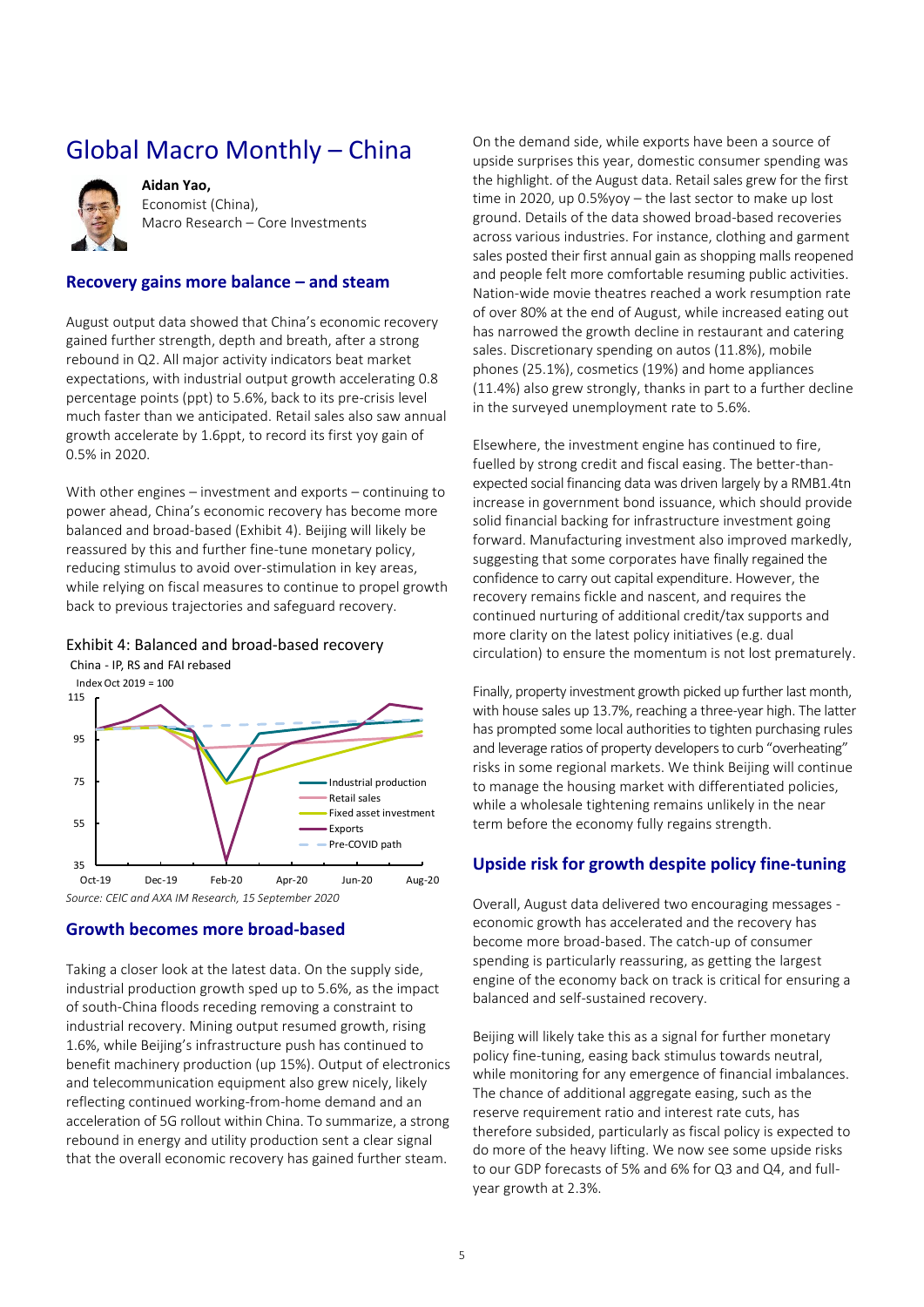### Global Macro Monthly – EM

<span id="page-5-0"></span>

#### **Irina Topa-Serry,**

Senior Economist (Emerging Markets), Macro Research – Core Investments

Emerging markets (EM) have become the epicentre of the Covid-19 pandemic. Since the beginning of June, statistics have shown a steady deterioration compared to developed markets (DM). The DM/EM ratio of total infection cases has halved to 0.6x from 1.3x – and adjusted for the number of inhabitants, the ratio decreased even more abruptly to 3.5x from 8.1x. Geographically, Latin America was the hotspot of the pandemic at the start of summer; while the number of infections remains elevated, it has been rising less aggressively in the past weeks. Meanwhile, the epidemic appears to have re-accelerated in other EM regions, especially Asia [\(Exhibit 5\)](#page-5-1) – with India a particular concern. Yet mobility restrictions continue to be relaxed at a similar pace to developed markets and similarly, financial markets and currencies have broadly stabilised for now.

<span id="page-5-1"></span>

CoVid-19 New cases



*Source: Refinitv Datastream and AXA IM Research, 16 September 2020*

#### **A reckless second quarter**

The global lockdown caused a significant contraction of activity worldwide in the second quarter (Q2) [\(Exhibit 5\)](#page-5-1). Emerging markets bore their share of this, to varying extents. Among major EM economies, Taiwan and South Korea fared best with more controlled exposure and hence less stringent lockdown measures imposed since the start of the year, though growth nevertheless contracted versus a year ago. Tourist-dependent countries such as Thailand were additionally hit by a very poor summer season. Exportoriented economies suffered from falling demand from Western countries. The size and timing of the government spending packages also made a difference. The sudden stop in economic activity resulting from nationwide lockdowns led to both supply-side and demand-side shocks. These were particularly strong in India and have resulted in a broadbased contraction in Indian GDP. All in all, the pandemic shock has dwarfed preceding recessions across the EM world.

**Shirley Shen,**  Economist (Emerging Asia), Macro Research – Core Investments







*Source: Refinitv Datastream and AXA IM Research, 16 July 2020*

#### **Turkey in focus, again**

Even before the Covid-19 crisis, the Turkish administration was providing stimulus to the economy. This mitigated the Q2 GDP contraction relative to expectations and has led us to revise our 2020 average growth forecast to -3.4% from -5.6% previously. Moreover, the health crisis has been well managed, even if cases are continuing to rise now. However, the government has spent 10.8% of GDP in fiscal measures post-Covid-19. Turkey is certainly less constrained on the indebtedness front than its Latin American peers, with government debt of around 30% of GDP last quarter, but it continues to face an inflation problem. Inflation is in double digits (11.8% in August) and sticky, pressuring the central bank to adjust monetary policy. It stayed put at its last monetary policy meeting, with the reference rate unchanged at 8.25% given political pressures stemming from President Tayyip Erdoğan vocally opposing rate hikes.

Foreign exchange interventions in order to limit the Turkish lira's depreciation have accelerated the depletion of the central bank's currency reserves. In truth, a monetary tightening has already started; interbank rates are creeping higher and the cost of funding is rising. This looks like déjà vu with a similar sequence of events as in 2018, when the central bank eventually had to aggressively hike policy interest rates as market pressures intensified, anticipating the country would otherwise tip into a balance of payments crisis. While the timing of such an adjustment is difficult to call, it will undoubtedly cause a renewed weakening of the economy next year.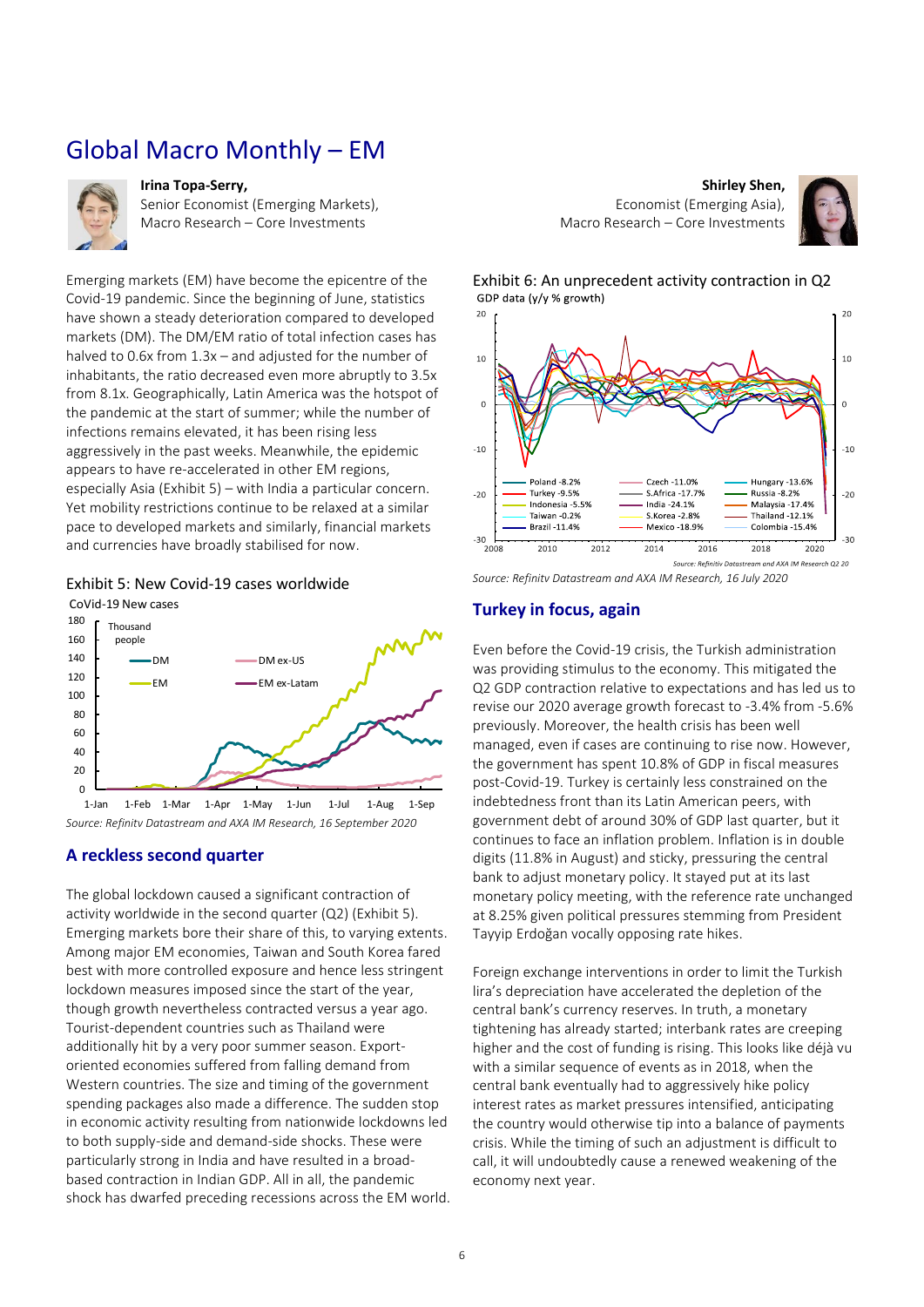### <span id="page-6-0"></span>Investment Strategy – Cross-assets



Greg Venizelos, Credit Strategist, Research – Core Investment

#### **Central banks ready if recovery falters**

Risk-free yields and curves are range-bound and are set to remain so as central banks strengthen their resolve to encourage a rise in inflation. As such, the traditional cyclical upturn signal from the yield curve might be weaker this time. Stocks, more than ever, need to take their lead from earnings expectations, which in turn need confidence in the growth outlook that may require more fiscal stimulus and ongoing central bank QE. The Fed and the Bank of England were nuanced in their communications this week but you can't rule out more concrete policy steps down the road.

### <span id="page-6-1"></span>Investment Strategy – FX



#### **Romain Cabasson,**

Head of Solution Portfolio Management, Multi-Assets – Core Investments

#### **Back to fundamentals: Yen well positioned**

The risk on/risk off focus that dominated the first half of the year is finally coming off and post-Covid value strategies arise [\(Exhibit 7\)](#page-6-2). By bringing global interest rates to zero over the long term, central banks have undermined the carry strategies that dominated in 2018-19. Markets are left to ponder fair value and structural strengths and weaknesses.

### <span id="page-6-2"></span>Exhibit 7: Value strategies are making a come back



*Source: Bloomberg and AXA IM Research* Dec-11 Dec-12 Dec-13 Dec-14 Dec-15 Dec-16 Dec-17 Dec-18 Dec-19

On this front, USD has more room to fall from a broad overvalued starting point [\(Exhibit 8\)](#page-6-3). The Fed is adding to its negative dollar influence from already massive liquidity injections with average inflation targeting, dousing rate hike anticipations and reduced risks of USD liquidity stress. The US election and Covid make the US growth differential more uncertain, while twin deficits remain a reality. EUR has already made a notable catch-up

but has more room to go in our opinion. Sentiment is supportive, since the agreement on the Recovery Fund reduced perceptions of EU unity risk, and the appreciation move does not appear overextended.

#### <span id="page-6-3"></span>Exhibit 8: USD overvalued across the board, JPY cheapest

Misvaluation to fair-value estimates<br> $50\%$ 



*Source: Bloomberg and AXA IM Research*

Slowly but surely, JPY is looking more attractive. Although it underperformed vs risk-on currencies recently, it has already initiated an appreciation trend against USD. The appointment of new Prime Minister Yoshihide Suga is unlikely to usher significant policy change. The game changer rather is the massive Japanese investment outflows that should be slowed by the global interest rate environment, plus, a large stock of unhedged foreign exposures that can now be hedged more cheaply. Our BEER value estimate is probably over-reacting but does show the impact of monetary shifts on JPY. BoJ policy no longer looks unorthodox vs others.

#### **The last ride for Sterling**

We have been expecting UK-EU negotiations to weigh on GBP in Q3. Implied volatility has already repriced [\(Exhibit 9\)](#page-6-4), but we think there is room for it to rise a little further. While we think that UK government will ultimately achieve a deal, this will probably come at the last minute once again, near October's EU summit, triggering a sharp relief rally. While probably too early to turn bullish yet, we would look at any sharp dip in the GBP as a buying opportunity and more so as we near the deadline. If a 'no deal' is avoided as we still think the most likely, GBP has upside, due to its undervaluation and a potential Q3 UK GDP upside surprise, which may dampen market conviction that the BoE will lower interest rates to negative territory next year.



<span id="page-6-4"></span>Exhibit 9: Volatilities reprice for UK-EU negotiation failure

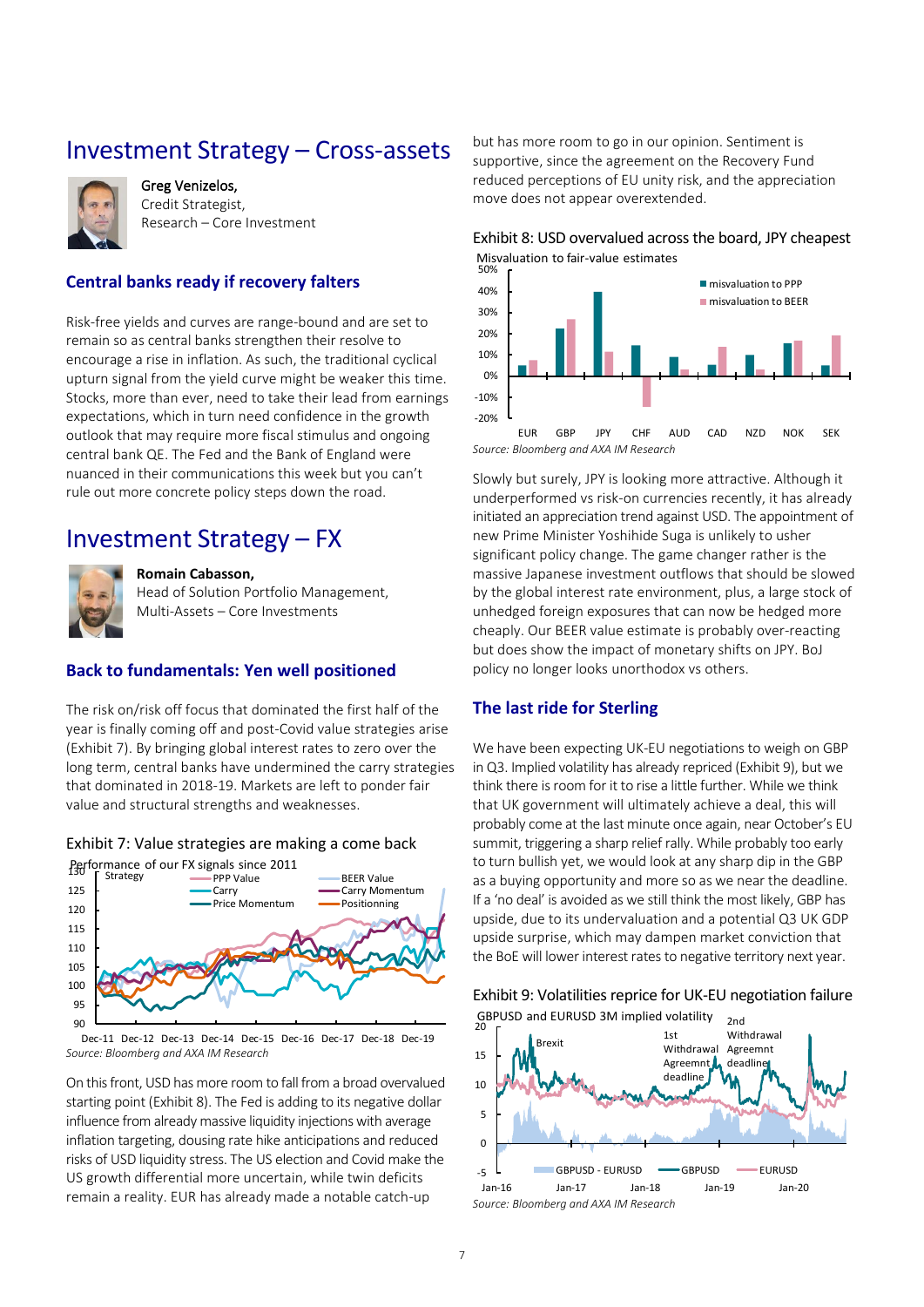### Investment Strategy – Rates

<span id="page-7-0"></span>

#### **Alessandro Tentori**

AXA IM Italy CIO and Rates Strategist Research – Core Investments

#### **EGB: Risk Factors**

Many of us will have seen a chart showing the expansion of central banks' balance sheets and its effect on the outstanding amount of negative yielding global bonds. By and large this is regarded as the most prominent factor in bond performance and bond portfolio risk management. Year-to-date, Euro Sovereigns have returned 3.3% with a rather uniform performance between member states (e.g. Italy 4.3%, France 3.5% and Germany 2.3%). However, we should also be aware of risk factors that might raise the level of alert at any time. Here, we focus on European government bonds (EGBs).

#### **Liquidity**

Secondary market liquidity is measured across turnover, depth, bid-ask spreads, latency etc. Looking at volumes, we note how Bund contracts have reached new lows for 20 September expiry. On average, the market has traded 14% lower than 12 months ago and 5% below 20 June expiry. In addition to Mifid regulation, non-conventional monetary policy is having a significant impact on EGB liquidity, as the ECB absorbs both supply and risk from the market [\(Exhibit 10\)](#page-7-1). At the limit, the EGB market could be subject to discontinuous pricing and larger-than-expected gaps, as signalled by a slight increase in Amihud ratios, a common measure of illiquidity.

#### <span id="page-7-1"></span>Exhibit 10: ECB's duration extraction



*Source: ECB, Markit and AXA IM Research, 18 September 2020*

#### **Complacency**

Volatility is back to pre-Covid levels [\(Exhibit 11\)](#page-7-2), likely reflecting improved investor sentiment on the back of the pathbreaking Resilience and Recovery Plan (RRP) agreement. While this landmark improvement in the EU's architecture has brought more stability to the bloc, periods of very low

delivered volatility – i.e. periods of increased complacency and risk accumulation – should always be viewed as a potential risk factor. Deteriorating liquidity conditions are the perfect price-shock amplifier, thus leading to more frequent and severe volatility jumps. For strategic asset allocations, the question is: Will this be enough to offset the benefits of a strengthened EU-model and deliver a structurally higher trend volatility to the EGB markets?

#### <span id="page-7-2"></span>Exhibit 11: Volatility back to pre-Covid levels EGB: Total Return Volatility (iBoxx Sovr All)



#### **Long-term fundamentals**

Despite calls for radical austerity after the global financial crisis, large Eurozone countries have implemented a long series of budget deficits [\(Exhibit 12\)](#page-7-3). As a result, debt-to-GDP ratios of around 100% are not unusual. A closer co-ordination between monetary and fiscal policy is a necessary condition to ensure the sustainability of this economic model, pretty much along the lines of the BoJ/MoF paradigm in Japan. In this respect, a stronger EU architecture has greatly reduced the likelihood of a sovereign credit event. However, there are two aspects worth highlighting: 1) Debt-financed growth integrated with non-conventional monetary policy, might foster income inequality and social change. This is a risk especially in those countries plagued by worsening demographics; 2) Economic instability is not always only a result of exogenous shocks. As we know from Hyman Minsky's analysis, an economy might experience a situation of endogenous instability as a consequence of unstable/unsustainable finance.

#### <span id="page-7-3"></span>Exhibit 12: Debt-financed growth?





*Source: Eurostat and AXA IM Research, 18 September 2020*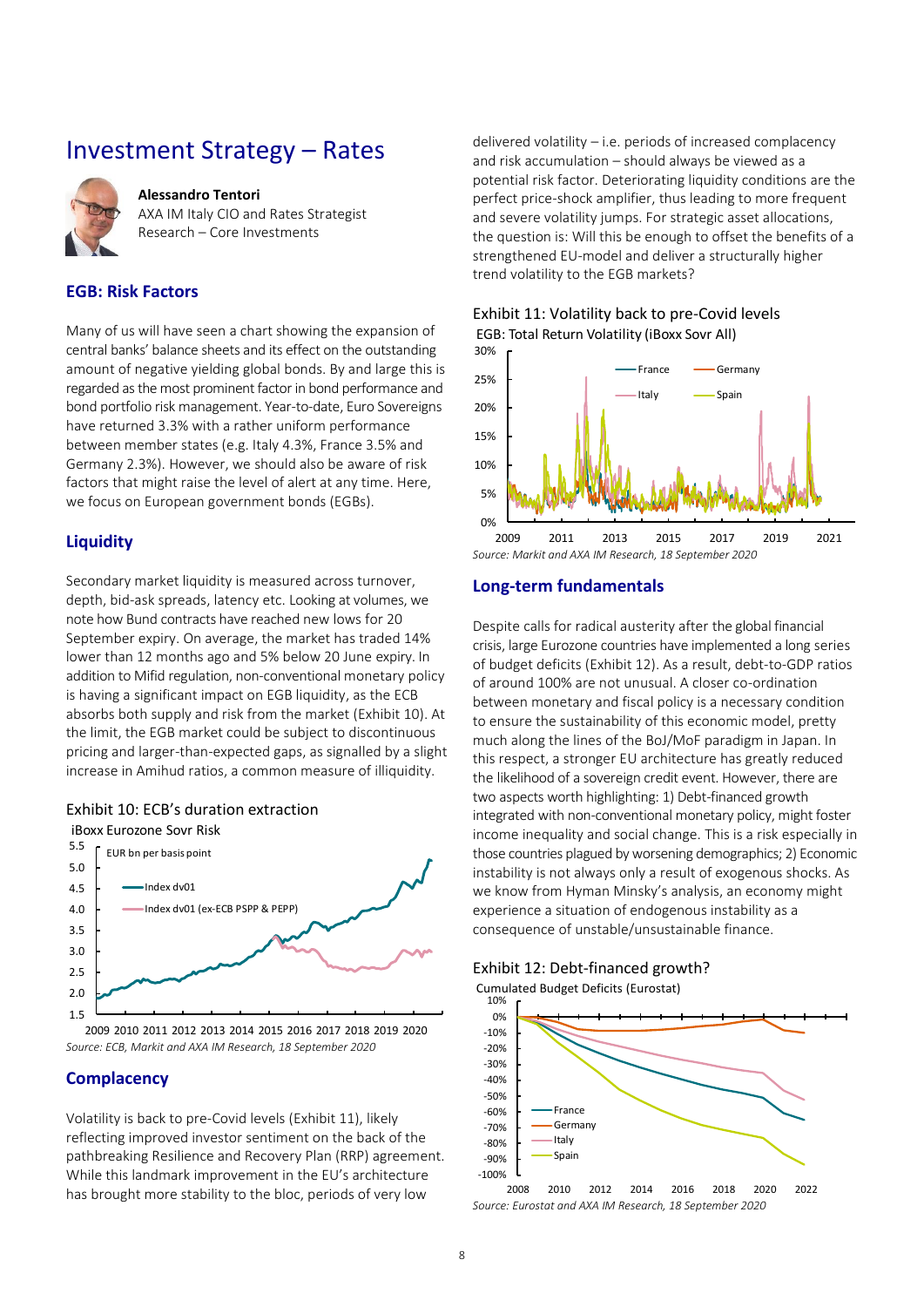### <span id="page-8-0"></span>Investment Strategy – Credit



**Gregory Venizelos** Credit Strategist Research – Core Investments

#### **Credit returns have overcome the Covid shock**

The Covid shock has been unprecedented in most aspects of macroeconomic and markets impact. So too in credit, where the widening in spreads has been the sharpest on record and the spread recovery has been equally remarkable [\(Exhibit](#page-8-1)  [13\)](#page-8-1). Arguably, the spread recovery is more than enough given the lingering uncertainty around the economic recovery. Were we to get more confident in the clinical, medical and logistical aspects of handling Covid, further tightening in spreads could then be justified. Furthermore, the post Covid regime is likely to be typified by a higher steady-state lowerbound for spreads, like post the Great Financial Crisis (GFC).

#### <span id="page-8-1"></span>Exhibit 13: A higher steady-state lower-bound for spreads post Covid is likely (log scale) USD IG spread history



The remarkable rebound in credit is aptly reflected in returns, where the recovery is starting to resemble previous, less severe, bearish episodes [\(Exhibit 14\)](#page-8-2). Spread carry should bring High Yield (HY) into the black over the next six months.

<span id="page-8-2"></span>



#### **Downgrades and defaults slowing**

Rating downgrades and defaults remain a core concern for credit investors, given the risk of a second wave of corporate stress as fiscal support measures near expiry while the economic recovery is not secured. The volumes of net downgrades in USD Investment Grade (IG) over 12 months has reached \$717bn, a level comparable to the 2012 and 2016 peaks [\(Exhibit 15\)](#page-8-3). \$210bn of that is fallen angels, names downgrade to HY, which represent c.3% of the IG index 12 months ago. This negative rating migration wave is slowing and has been well absorbed by credit markets, largely due to the explicit support by central banks globally through their asset purchase programs.

#### <span id="page-8-3"></span>Exhibit 15: Volumes of net downgrades over 12 months stabilised in August



*Source: ICE and AXA IM Research, August 2020* 2000 2002 2004 2006 2008 2010 2012 2014 2016 2018 2020

Similarly, the pace of 12-month trailing defaults, while still rising, is starting to slow down, especially in the US which has seen a 3.8% rise since the end of February (+1.6% rise in Europe[, Exhibit 16\)](#page-8-4). Market expectations are for defaults to peak in Q1 2021 and 12-month forward default forecasts have been coming down, as macro- and market-based default predictors have been improving.

#### <span id="page-8-4"></span>Exhibit 16: Defaults still rising but momentum is slowing

Moody's 12M trailing HY default rate



*Source: Moody's and AXA IM Research, August 2020* 2001 2003 2005 2007 2009 2011 2013 2015 2017 2019 2021

A clear and present danger, however, is a second round of lockdowns and the associated relapse in economic activity that brings about a second wave of corporate stress, re accelerating downgrades and defaults to the detriment of credit portfolio returns.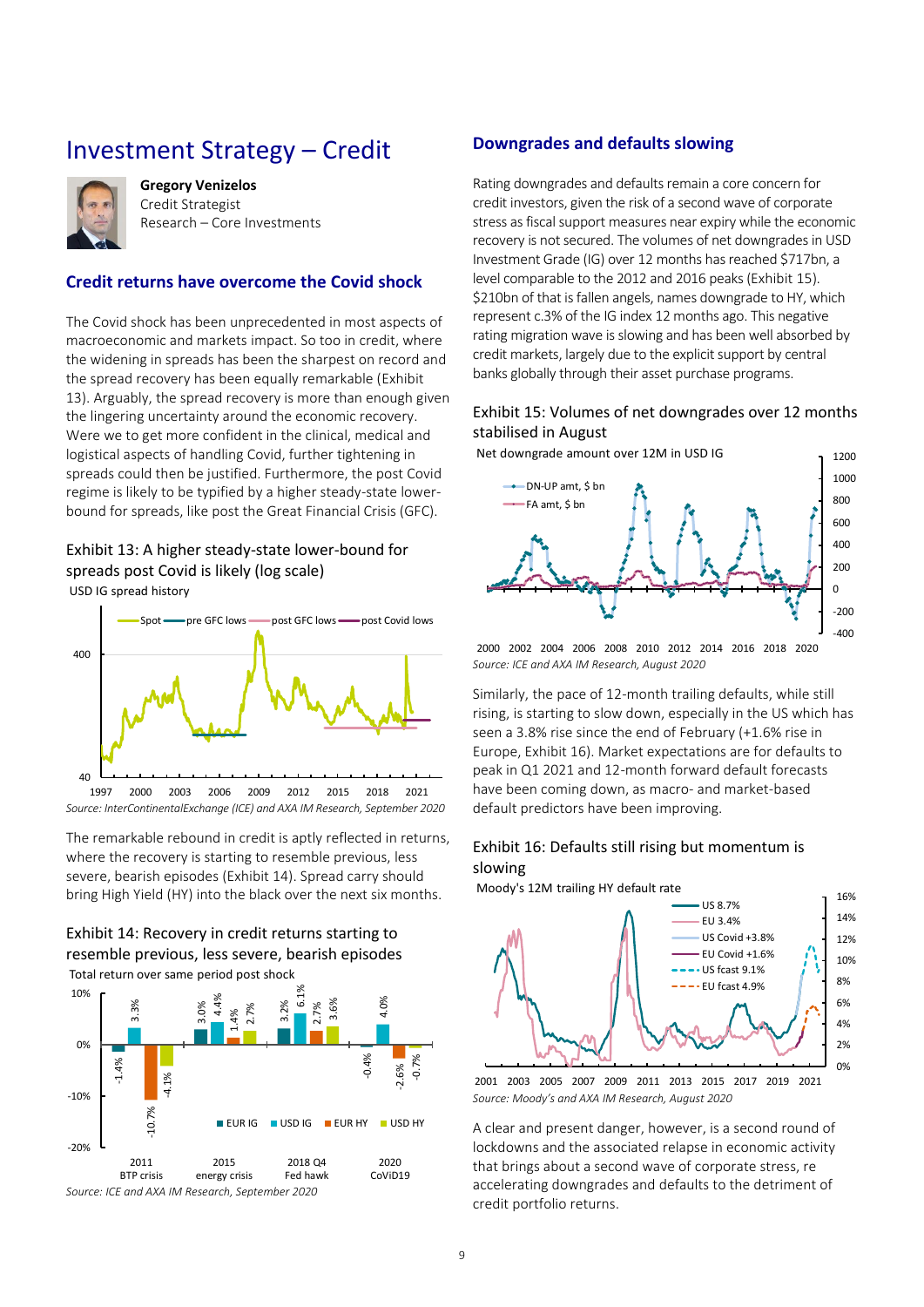### <span id="page-9-0"></span>Investment Strategy – Equity



**Varun Ghotgalkar,**  Equity Strategist, Research – Core Investments

#### **Earnings momentum on the rise**

Global equities continued to grind higher over the month [\(Exhibit 17\)](#page-9-1). Both growth and cyclical stocks outperformed benchmarks, helped by improving data and the robust liquidity backdrop. Earlier in September, there was a crack in equity momentum despite an upbeat macro data flow. This was driven largely by a correction in US technology stocks, with the Nasdaq experiencing around a 10% drawdown in just three days. Various market commentators have attributed this to an aggressive unwind of bullish positioning in equity derivatives counters.

#### <span id="page-9-1"></span>Exhibit 17: Global equities continue to grind higher

Equity total returns (local FX): regions, sectors and styles



*Source: Datastream and AXA IM Research, 21 September 2020*

Earnings revisions have been trending upwards after troughing in May and are now in positive territory in the US [\(Exhibit 18\)](#page-9-2). The second quarter reporting season was encouraging with strong positive surprises. Similarly, dividend pay-outs have not been cut to the extent initially envisaged suggesting that corporate fundamentals have overall been more resilient than expected at the onset of the crisis. In this sense, markets do appear vulnerable to a growth disappointment given that a rather optimistic economic rebound seems to be increasingly getting priced in.

#### <span id="page-9-2"></span>Exhibit 18: A "V shape" recovery in earnings revisions 3M earnings revisions: US, Euro area & EM





Consensus estimates signal that global earnings are expected to decline by 19.3% in 2020 and then rebound by 29.7% in 2021, implying that earnings per share is expected to regain its 2019 high water mark by end next year. With the repricing in interest rates, relative to bonds, the earnings yield gap is still arguably wide at 5% compared to the long-term average of 2.9% and in line with the post-2009 average, which has been around 5.7% [\(Exhibit 19\)](#page-9-3). Volatility is likely to remain elevated given the uncertainty surrounding the virus, lack of earnings visibility and the political landscape.

<span id="page-9-3"></span>Exhibit 19: Looking across the valley

AC World earnings and bond yield gap (FY1/FY2 EPS)



Policy support remains a key tailwind with both a monetary and a fiscal 'put' well in place while the recovery looks more sustainable as a vaccine gets more likely. Considering the level of rates, valuations are not alarming with the equity risk premium having room to compress. The huge dispersion between growth and value styles persists with the crisis reinforcing the strength of the tech sector with the lift to digitalisation and lower bond yields. Crowded positioning, rich valuations and regulatory hurdles remain as risks though. After the correction in US tech earlier this month, some positioning indicators are signalling less excess [\(Exhibit 20\)](#page-9-4).

#### <span id="page-9-4"></span>Exhibit 20: Some indications of cleaner positioning

CFTC Nasdaq net speculative futures positioning



*Source: Bloomberg, Commodity Futures Trading Commission (CFTC) and AXA IM Research*

We remain overweight equities in our multi-asset allocation framework. In the face of our constructive stance on the asset class, we acknowledge that selectivity remains key given the high degree of uncertainty. Overall, we continue to believe that recovering activity, aggressive policy measures, subdued positioning and an ultra-low hurdle rate in other assets should support equity markets in the medium term.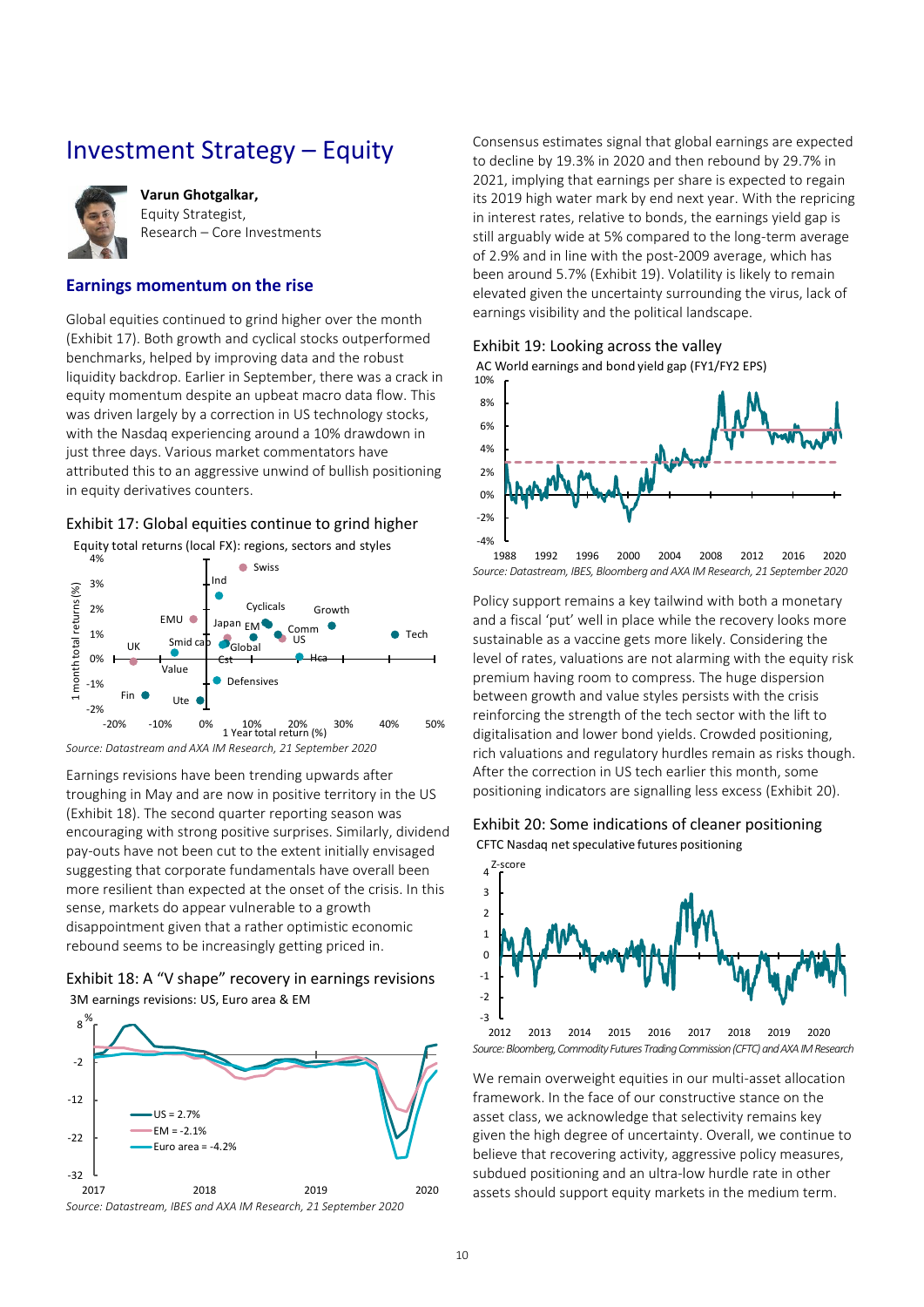# <span id="page-10-0"></span>Recommended asset allocation

|                                                         |                 |                | <b>Asset Allocation</b> |             |                      |                    |
|---------------------------------------------------------|-----------------|----------------|-------------------------|-------------|----------------------|--------------------|
| <b>Key asset classes</b>                                |                 |                |                         |             |                      |                    |
| Equities                                                |                 |                |                         |             |                      |                    |
| Bonds                                                   |                 |                |                         |             |                      |                    |
| Commodities                                             |                 |                |                         |             | $\blacktriangledown$ |                    |
| Cash                                                    |                 |                |                         |             |                      |                    |
|                                                         |                 |                | <b>Equities</b>         |             |                      |                    |
| <b>Developed</b>                                        |                 |                |                         |             |                      |                    |
| Euro area                                               |                 |                |                         |             |                      |                    |
| UK                                                      |                 |                |                         |             |                      |                    |
| Switzerland                                             |                 |                |                         |             |                      |                    |
| US                                                      |                 |                |                         |             |                      | $\blacktriangle$   |
| Japan                                                   |                 |                |                         |             |                      |                    |
| <b>Emerging &amp; Sectors</b>                           |                 |                |                         |             |                      |                    |
| <b>Emerging Markets</b>                                 |                 |                |                         |             |                      |                    |
| Europe Oil & Gas                                        |                 |                |                         |             |                      |                    |
| Europe Telecoms                                         |                 |                |                         |             |                      |                    |
| US Industrials                                          |                 |                |                         |             |                      |                    |
| US Cons. Discretionary                                  |                 |                |                         |             |                      |                    |
|                                                         |                 |                | <b>Fixed Income</b>     |             |                      |                    |
| <b>Govies</b>                                           |                 |                |                         |             |                      |                    |
| Euro core                                               |                 |                |                         |             |                      |                    |
| Euro periph                                             |                 |                |                         |             |                      |                    |
| UK                                                      |                 |                |                         |             |                      |                    |
| US                                                      |                 |                |                         |             |                      | $\blacktriangle$   |
| <b>Inflation</b>                                        |                 |                |                         |             |                      |                    |
| US                                                      |                 |                |                         |             |                      |                    |
| Euro                                                    |                 |                |                         |             |                      |                    |
| <b>Credit</b>                                           |                 |                |                         |             |                      |                    |
| Euro IG                                                 |                 |                |                         |             |                      |                    |
| US IG                                                   |                 |                |                         |             |                      |                    |
| Euro HY                                                 |                 |                |                         |             |                      |                    |
| US HY                                                   |                 |                |                         |             |                      |                    |
| <b>EM Debt</b>                                          |                 |                |                         |             |                      |                    |
| EM bonds                                                |                 |                |                         |             |                      |                    |
| Legends                                                 | <b>Negative</b> | <b>Neutral</b> | Positive                | Last change | ▲ Upgrade            | $\nabla$ Downgrade |
| Source: AXA IM Macro Research - As of 23 September 2020 |                 |                |                         |             |                      |                    |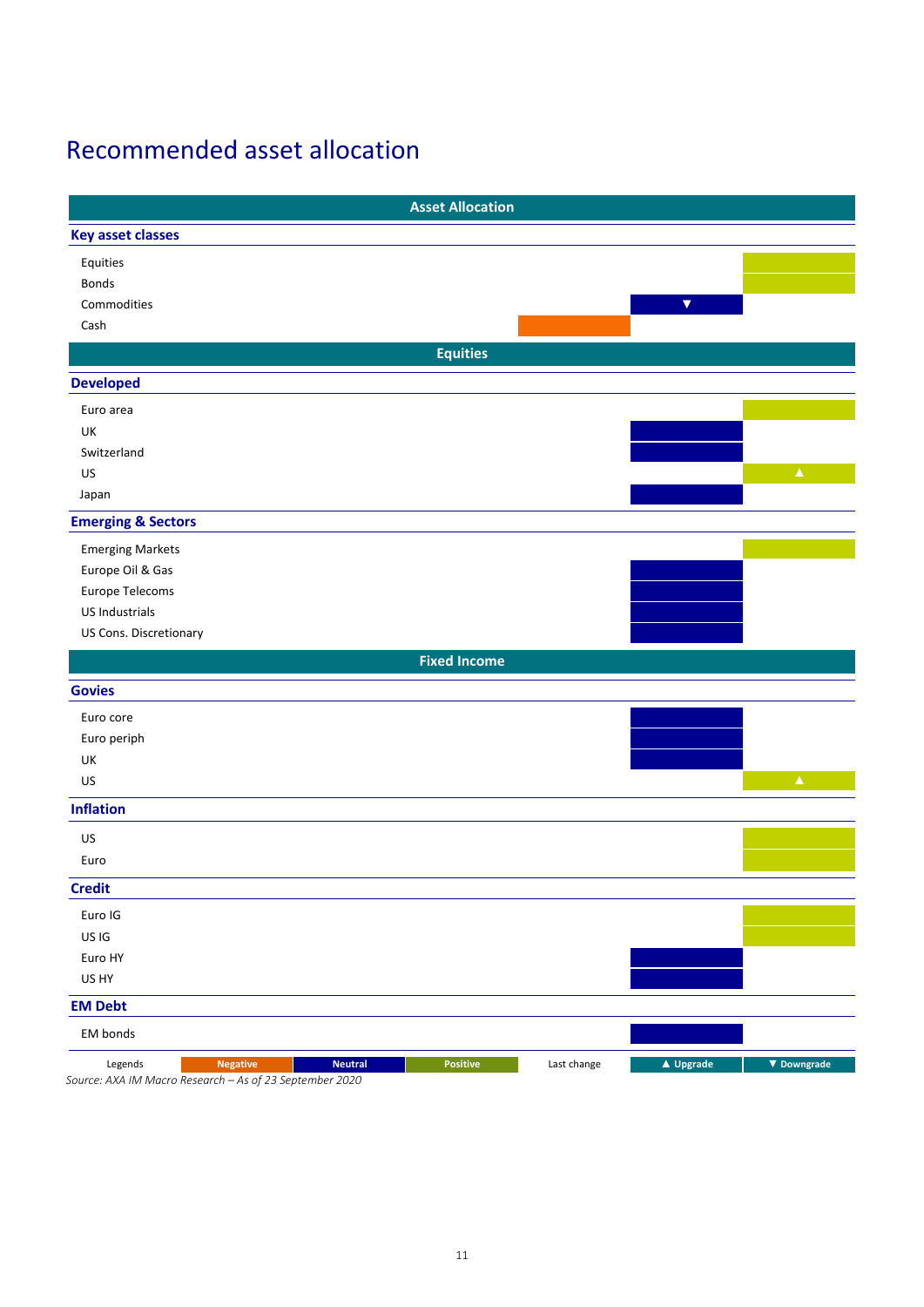# <span id="page-11-0"></span>Macro forecast summary

|                            |         | 2020*         |           | 2021*         |                  |
|----------------------------|---------|---------------|-----------|---------------|------------------|
| <b>Real GDP growth (%)</b> | 2019*   | <b>AXA IM</b> | Consensus | <b>AXA IM</b> | <b>Consensus</b> |
| <b>World</b>               | 2.9     | $-4.2$        |           | 5.4           |                  |
| <b>Advanced economies</b>  | 1.7     | $-6.4$        |           | 4.8           |                  |
| US                         | 2.3     | $-4.7$        | $-5.2$    | 4.6           | 4.0              |
| Euro area                  | 1.3     | $-7.7$        | $-7.9$    | 5.2           | 5.7              |
| Germany                    | 0.6     | $-5.3$        | $-6.1$    | 4.3           | 4.7              |
| France                     | 1.3     | $-9.6$        | $-9.6$    | 7.4           | 7.2              |
| Italy                      | 0.3     | $-9.7$        | $-10.2$   | 4.9           | 5.7              |
| Spain                      | 2.0     | $-11.7$       | $-11.7$   | 6.9           | 6.9              |
| Japan                      | 0.7     | $-5.8$        | $-5.3$    | 3.1           | 2.5              |
| <b>UK</b>                  | 1.4     | $-10.0$       | $-9.9$    | 7.5           | 6.4              |
| Switzerland                | 0.9     | $-6.5$        | $-5.6$    | 4.5           | 4.4              |
| <b>Emerging economies</b>  | 3.6     | $-3.0$        |           | 5.8           |                  |
| Asia                       | 5.2     | 0.5           |           | 7.2           |                  |
| China                      | 6.1     | 2.3           | 2.1       | 8.0           | 7.8              |
| South Korea                | 2.0     | $-2.8$        | $-1.1$    | 4.5           | 3.3              |
| Rest of EM Asia            | 4.4     | $-1.3$        |           | 6.5           |                  |
| LatAm                      | 0.1     | $-6.5$        |           | 6.5           |                  |
| <b>Brazil</b>              | $1.1\,$ | $-7.4$        | $-6.2$    | 8.3           | 3.2              |
| Mexico                     | $-0.1$  | $-6.8$        | $-9.6$    | 7.0           | 3.6              |
| <b>EM Europe</b>           | 2.1     | $-6.6$        |           | 5.7           |                  |
| Russia                     | 1.3     | $-6.1$        | $-5.1$    | 3.7           | 3.4              |
| Poland                     | 4.1     | $-5.0$        | $-4.1$    | 5.4           | 4.5              |
| Turkey                     | 0.9     | $-5.6$        | $-4.4$    | 6.5           | $5.2$            |
| <b>Other EMs</b>           | 1.5     | $-4.2$        |           | 3.3           |                  |

*Source: Datastream, IMF and AXA IM Macro Research − As of 23 September 2020*

| CPI Inflation (%)         | 2019* | 2020*         |                  | $2021*$       |                  |
|---------------------------|-------|---------------|------------------|---------------|------------------|
|                           |       | <b>AXA IM</b> | <b>Consensus</b> | <b>AXA IM</b> | <b>Consensus</b> |
| <b>Advanced economies</b> | 1.5   | 0.6           |                  | 1.1           |                  |
| <b>US</b>                 | 1.8   | 0.8           | 0.9              | 1.6           | 1.7              |
| Euro area                 | 1.2   | 0.3           | 0.4              | 0.6           | 1.1              |
| Japan                     | 0.5   | 0.1           | $-0.1$           | 0.0           | 0.2              |
| UK                        | 1.8   | 0.7           | 0.7              | 1.5           | 1.4              |
| Switzerland               | 0.4   | $-0.3$        | $-0.7$           | 0.3           | 0.2              |
| Other DMs                 | 1.8   | 1.4           |                  | 1.9           |                  |

*Source: Datastream, IMF and AXA IM Macro Research − As of 23 September 2020*

These projections are not necessarily reliable indicators of future results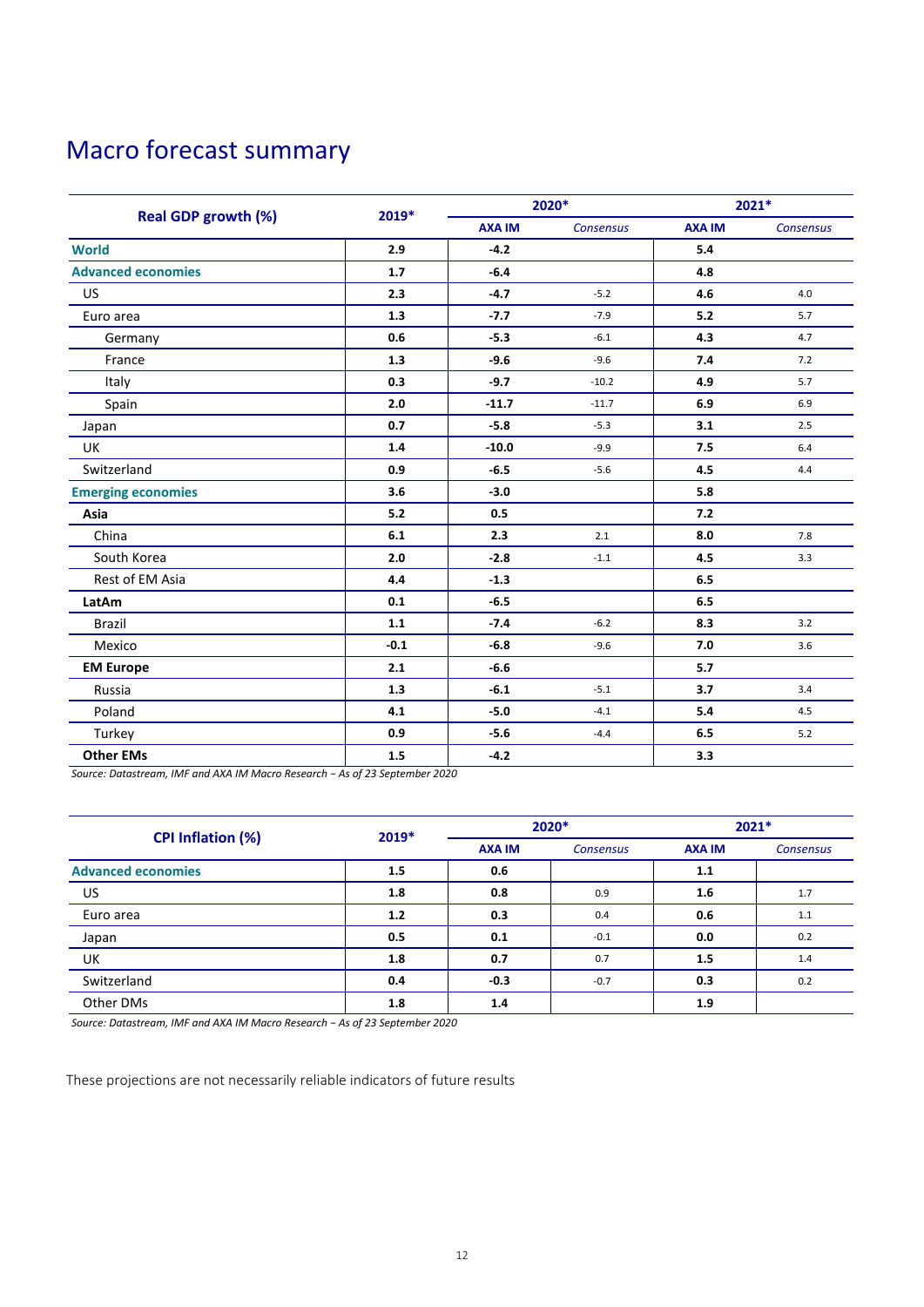## Forecast summary

| <b>Central bank policy</b><br>Meeting dates and expected changes (Rates in bp / QE in bn) |       |                |                |               |               |               |
|-------------------------------------------------------------------------------------------|-------|----------------|----------------|---------------|---------------|---------------|
|                                                                                           |       | <b>Current</b> | $04 - 20$      | $Q1 - 21$     | $Q2 - 21$     | $Q3-21$       |
| <b>United States - Fed</b>                                                                | Dates |                | $4-5$ Nov      | 26-27 Jan     | 27-28 Apr     | 27-28 Jul     |
|                                                                                           |       | $0 - 0.25$     | 15-16 Dec      | 16-17 Mar     | 15-16 Jun     | 21-22 Sep     |
|                                                                                           | Rates |                | unch (0-0.25)  | unch (0-0.25) | unch (0-0.25) | unch (0-0.25) |
| Euro area - ECB                                                                           | Dates |                | 29 Oct         | 21 Jan        | 22 Apr        | 22 Jul        |
|                                                                                           |       | $-0.50$        | 10 Dec         | 11 Mar        | 10 Jun        | 9 Sep         |
|                                                                                           | Rates |                | unch (-0.50)   | unch (-0.50)  | unch (-0.50)  | unch (-0.50)  |
| Japan - BoJ                                                                               | Dates |                | 28-29 Oct      | 20-21 Jan     | 26-27 Apr     | 15-16 Jul     |
|                                                                                           |       | $-0.10$        | 17-18 Dec      | 18-19 Mar     | 17-18 Jun     | 21-22 Sep     |
|                                                                                           | Rates |                | unch $(-0.10)$ | unch (-0.10)  | unch (-0.10)  | unch (-0.10)  |
| UK - BoE                                                                                  | Dates |                | 5 Nov          | 4 Feb         | 6 May         | 5 Aug         |
|                                                                                           |       | 0.10           | 17 Dec         | 18 Mar        | 24 June       | 23 Sep        |
|                                                                                           | Rates |                | unch (0.10)    | unch (0.10)   | unch (0.10)   | unch (0.10)   |

*Source: AXA IM Macro Research - As of 23 September 2020*

These projections are not necessarily reliable indicators of future results

### **[Download the full slide deck of our "](https://www.axa-im.com/documents/20195/694460/Monthly+Investment+Strategy+Presentation+20200923+en.pdf/80ab0177-d1fe-193f-f2ee-f5d439c16419?t=1600874765197)September" Investment Strategy**